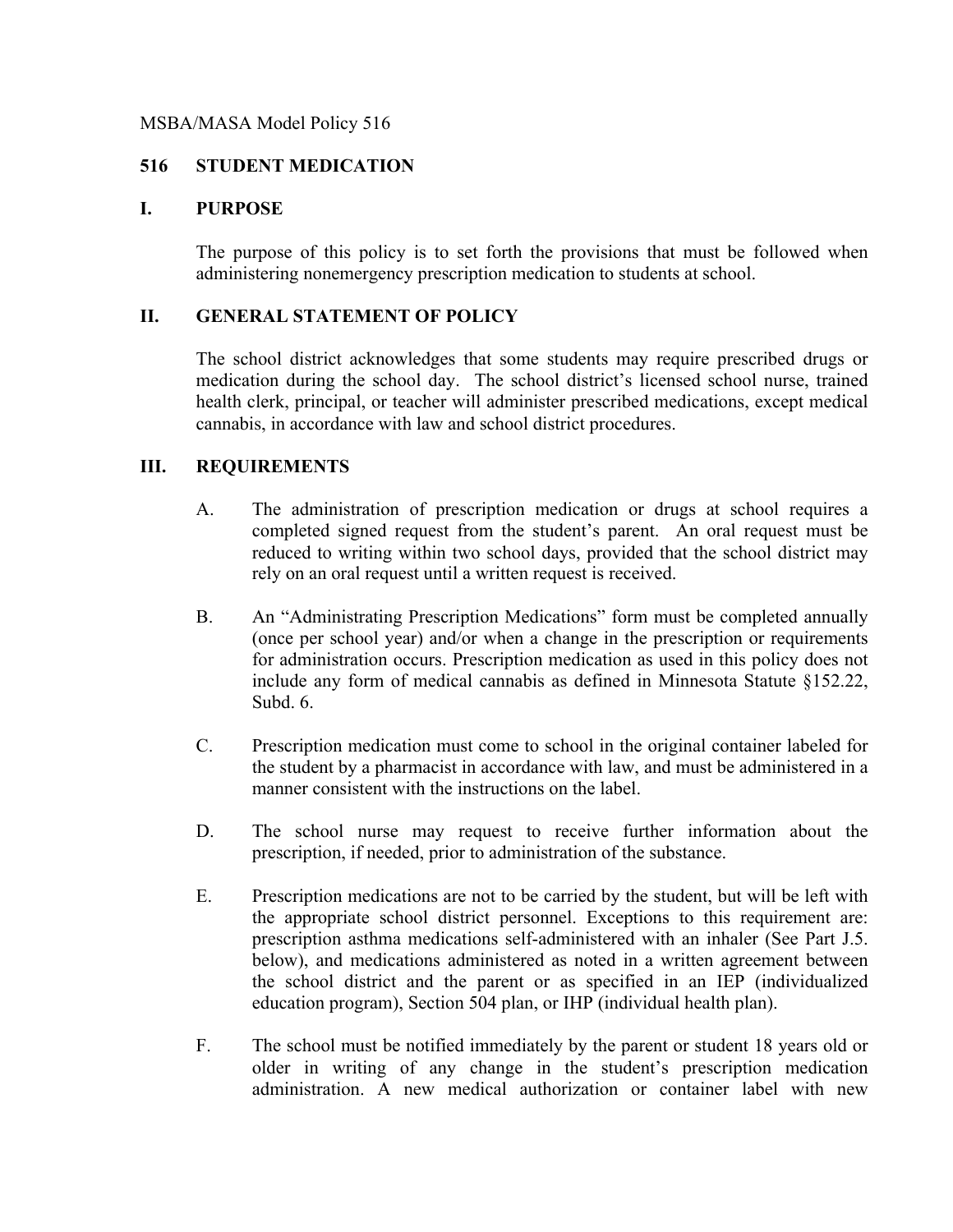pharmacy instructions shall be required immediately as well.

- G. For drugs or medicine used by children with a disability, administration may be as provided in the IEP, Section 504 plan or IHP.
- H. The school nurse, or other designated person, shall be responsible for the filing of the Administering Prescription Medications form in the health records section of the student file. The school nurse, or other designated person, shall be responsible for providing a copy of such form to the principal and to other personnel designated to administer the medication.
- I. Procedures for administration of drugs and medicine at school and school activities shall be developed in consultation with a school nurse, a licensed school nurse, or a public or private health organization or other appropriate party (if appropriately contracted by the school district under Minn. Stat. § 121A.21). The school district administration shall submit these procedures and any additional guidelines and procedures necessary to implement this policy to the school board for approval. Upon approval by the school board, such guidelines and procedures shall be an addendum to this policy.
- J. Specific Exceptions:
	- 1. Special health treatments and health functions such as catheterization, tracheostomy suctioning, and gastrostomy feedings do not constitute administration of drugs and medicine;
	- 2. Emergency health procedures, including emergency administration of drugs and medicine are not subject to this policy;
	- 3. Drugs or medicine provided or administered by a public health agency to prevent or control an illness or a disease outbreak are not governed by this policy;
	- 4. Drugs or medicines used at school in connection with services for which a minor may give effective consent are not governed by this policy;
	- 5. Drugs or medicines that are prescription asthma or reactive airway disease medications can be self-administered by a student with an asthma inhaler if:
		- a. the school district has received a written authorization from the pupil's parent permitting the student to self-administer the medication;
		- b. the inhaler is properly labeled for that student; and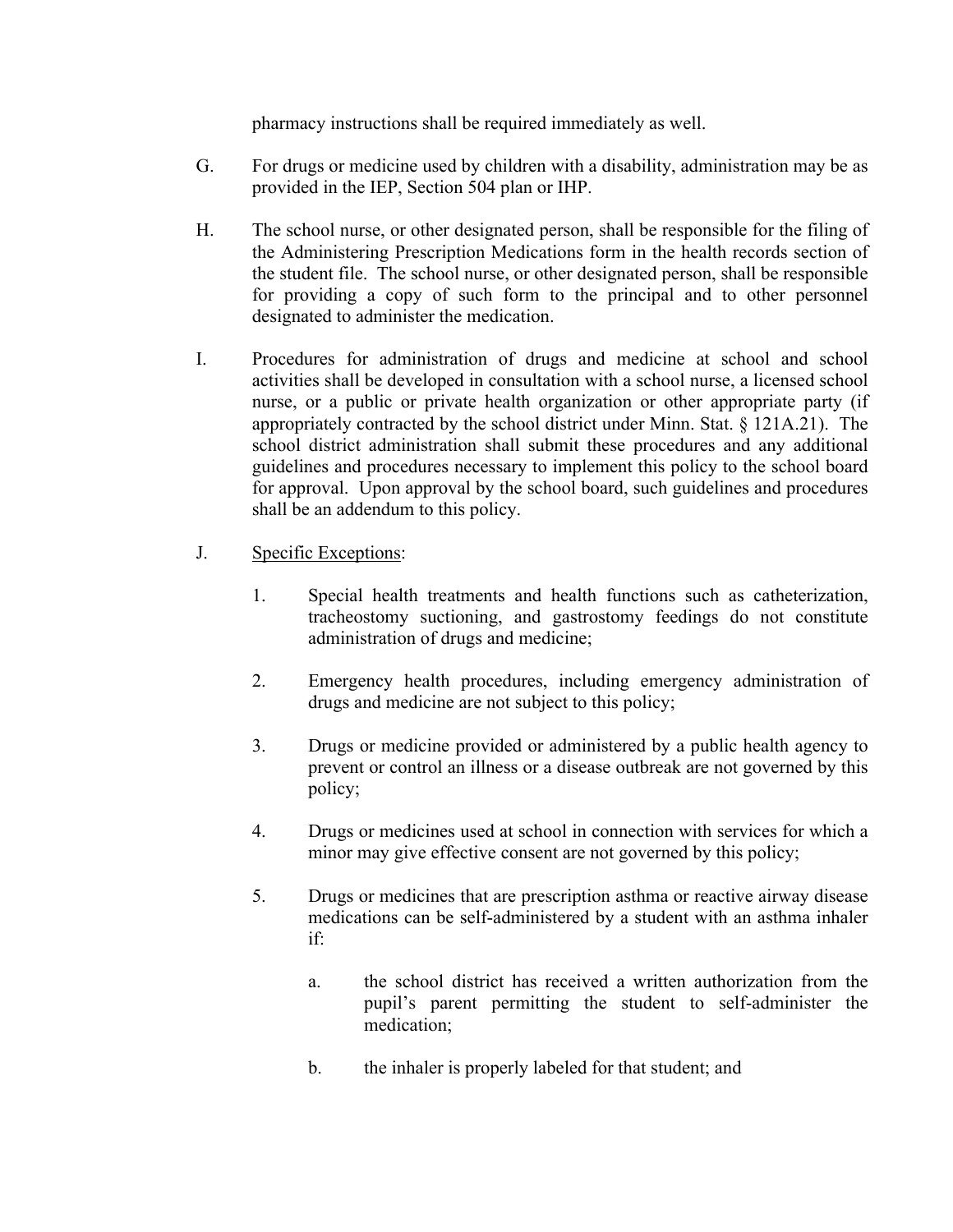c. the parent has not requested school personnel to administer the medication to the student.

The parent must submit written authorization for the student to selfadminister the medication each school year. In a school that does not have a school nurse or school nursing services, the student's parent or guardian must submit written verification from the prescribing professional which documents that an assessment of the student's knowledge and skills to safely possess and use an asthma inhaler in a school setting has been completed.

If the school district employs a school nurse or provides school nursing services under another arrangement, the school nurse or other appropriate party must assess the student's knowledge and skills to safely possess and use an asthma inhaler in a school setting and enter into the student's school health record a plan to implement safe possession and use of asthma inhalers;

- 6. Medications:
	- a. that are used off school grounds;
	- b. that are used in connection with athletics or extracurricular activities; or
	- c. that are used in connection with activities that occur before or after the regular school day

are not governed by this policy.

- 8. At the start of each school year or at the time a student enrolls in school, whichever is first, a student's parent, school staff, including those responsible for student health care, and the prescribing medical professional must develop and implement an individualized written health plan for a student who is prescribed epinephrine auto-injectors that enables the student to:
	- a. possess epinephrine auto-injectors; or
	- b. if the parent and prescribing medical professional determine the student is unable to possess the epinephrine, have immediate access to epinephrine auto-injectors in close proximity to the student at all times during the instructional day.

The plan must designate the school staff responsible for implementing the student's health plan, including recognizing anaphylaxis and administering epinephrine auto-injectors when required, consistent with state law. This